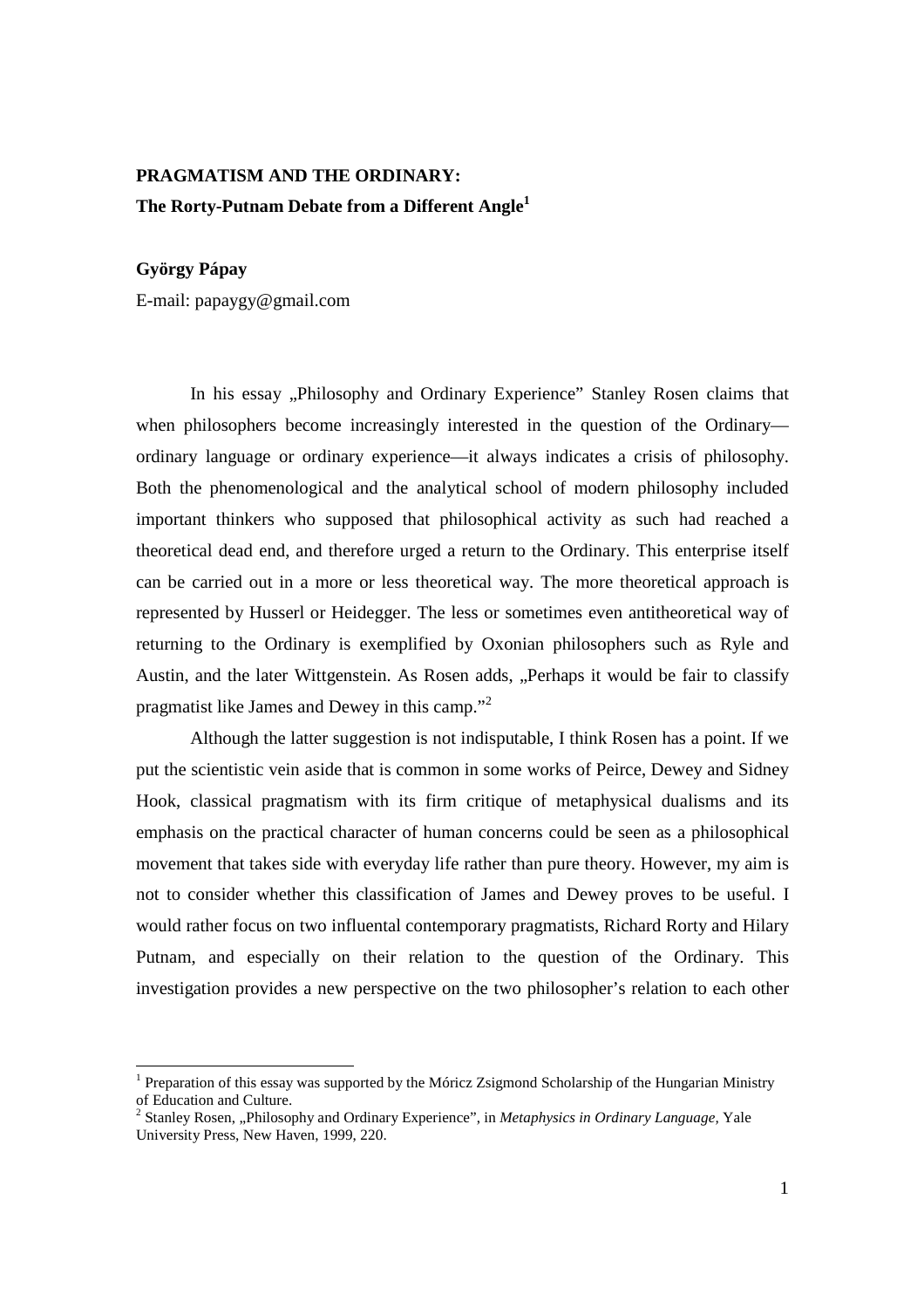and thus, as I will argue, sheds light on the real stakes of the much discussed Rorty-Putnam debate.

 The two decade long intellectual quarrel between Rorty and Putnam, as an important chapter of the history of contemporary pragmatism, has received a considerable critical attention. Joseph Margolis serves as an example, who devoted a whole book—his *Reinventing Pragmatism*—to this topic.<sup>3</sup> However, the Rorty-Putnam debate is a strikingly controversial phenomenon. On the one hand, several interpreters are convinced that the debate is a substantial one that touches a nerve of pragmatism itself. But on the other hand, from a certain distance it does not seem clear whether there is a deep disagreement between the two philosophers. As Rorty remarks in his "Hilary Putnam and the Relativist Menace": "Hilary Putnam says that he is »often asked just where I disagree with Rorty.« I am often asked the converse question. People ask us these questions because Putnam and I agree on a number of points that a lot of philosophers do not accept."<sup>4</sup>

 The title of Rorty's paper anticipates the concept that proves to be central to their controversy. This concept is relativism. Putnam constantly accuses Rorty of being a relativist, while Rorty responds that this charge only shows that Putnam is still clinging to a notion of objectivity that is inconsistent with the pragmatist insights of his recent work, especially with the rejection of the philosophical attempt to find a description of reality that is free from any particular agent's point of view. I have to admit that I take Rorty's side in this argument: I think he is right in refusing the relativist label. However, I also understand what motivates Putnam's critique of Rorty's views. To see this more clearly, I think it is worth differentiating between relativism as a philosophical position and a certain tendency in Rorty's thought that could be—in my opinion—Putnam's real target.

 Let me first explain why do I think that Rorty is obviously not a relativist in a narrow, philosophical sense. "Relativism" is not an unambiguous term; we can use it either in a cultural or moral sense, or in an epistemic one. However, I think that in both cases relativism goes hand in hand with the idea of incommensurability. In the cultural or

<sup>&</sup>lt;sup>3</sup> See Joseph Margolis, *Reinventing Pragmatism. American Philosophy at the End of the Twentieth Century,* Cornell University Press, Ithaca, 2002.

<sup>&</sup>lt;sup>4</sup> Richard Rorty, "Hilary Putnam and the Relativist Menace", in *Truth and Progress*, Cambridge University Press, Cambridge, 1998, 43.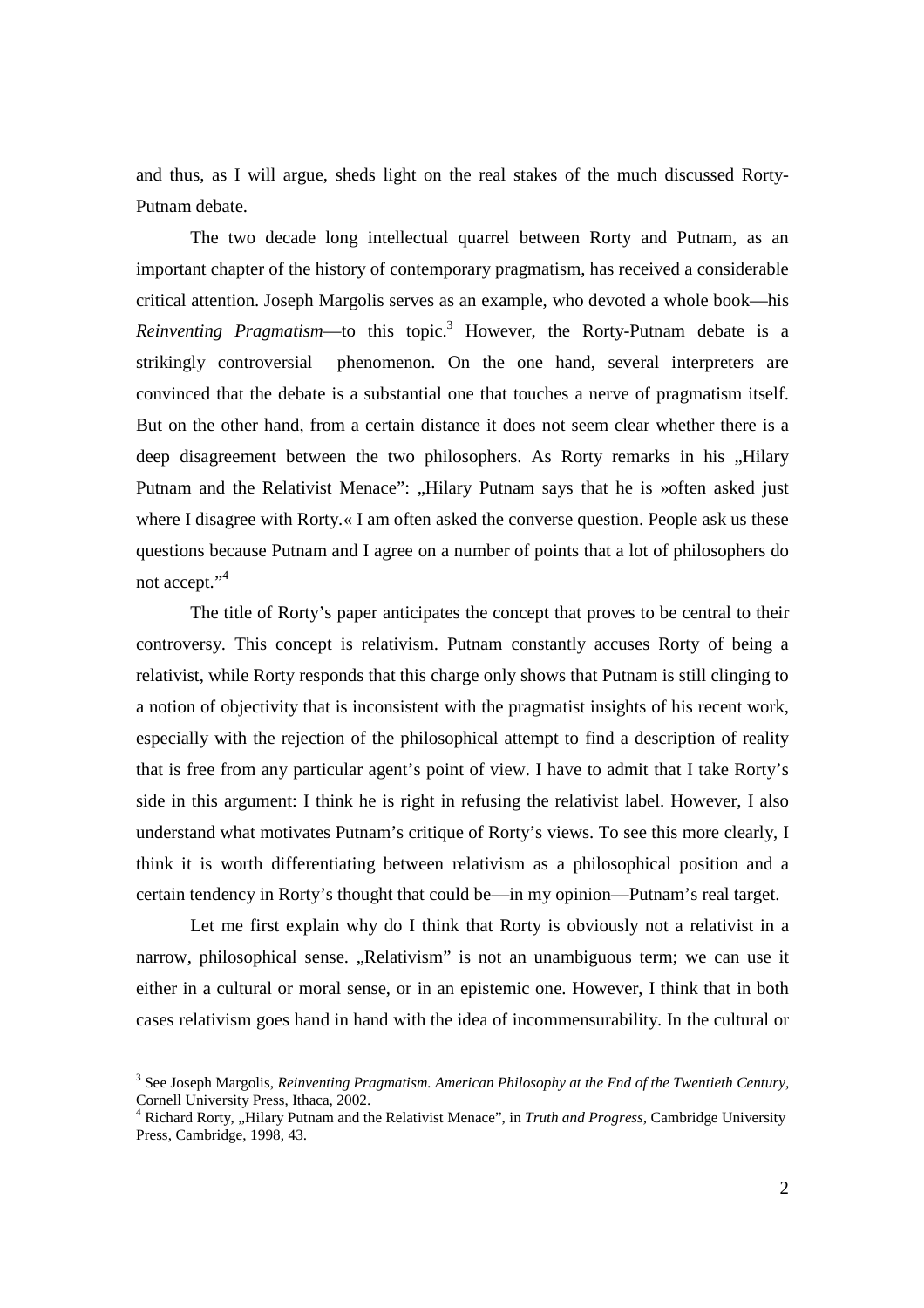moral sense, a relativist claims that different cultures, moralities or systems of values are incommensurable, therefore we cannot say that one of them is better than the others or, what is worse, we have to recognize all of them as equally good. Rorty explicitly rejects this idea. For example, he firmly believes that democratic societies are *better* then totalitarian ones, even if he thinks that evaluative statements like this do not require philosophical foundations. Putnam is or, more precisely, has gradually become aware of this. As he writes in his *Ethics without Ontology*, "Rorty's position, in the terminology of one of my critical essays long ago, is properly described as a form of cultural *imperialism*  rather than cultural relativism."<sup>5</sup> If we put mockery aside, we might say that Putnam grasps the difference correctly between cultural relativism and what Rorty calls ethnocentrism in his paper "Solidarity or Objectivity?"<sup>6</sup>

 In the epistemic sense, relativism is closely connected to the idea of incommensurable conceptual schemes. This idea presupposes a metaphysical picture that is the main target of Rorty's criticism. According to this picture, there is a gap between conceptual schemes and uninterpreted content. People with different conceptual schemes organize this content—that is, the World or Reality—in different ways. What the relativist adds is the assumption of a radical difference between possible conceptual schemes that makes them incommensurable in a strong sense—to use Kuhn's unfortunate early metaphor, a difference that makes people with different conceptual schemes inhabitants of different worlds. Rorty's reaction to this picture is twofold. First, as a good Davidsonian, he recommends the application of Occam's razor on the idea of incommensurable conceptual schemes, as well as on the idea of languages that cannot be translated to each other. There will be no reason to acknowledge something as a language or as a conceptual scheme expressed by a language if we have nothing common with its users—if we do not share any common true beliefs. Second, he claims that both metaphysical realism and relativism are answers to a bad question that is motivated by the above mentioned picture: how can we bridge the gap between the world and our conceptual schemes? Rorty says that we had better avoid both realism and relativism, by

<sup>5</sup> Hilary Putnam, *Ethics without Ontology,* Harvard University Press, Cambridge, 2004, 121. Emphasis in the original.

<sup>&</sup>lt;sup>6</sup> See Richard Rorty, "Solidarity or Objectivity?", in *Objectivity, Relativism and Truth*, Cambridge University Press, Cambridge, 1991.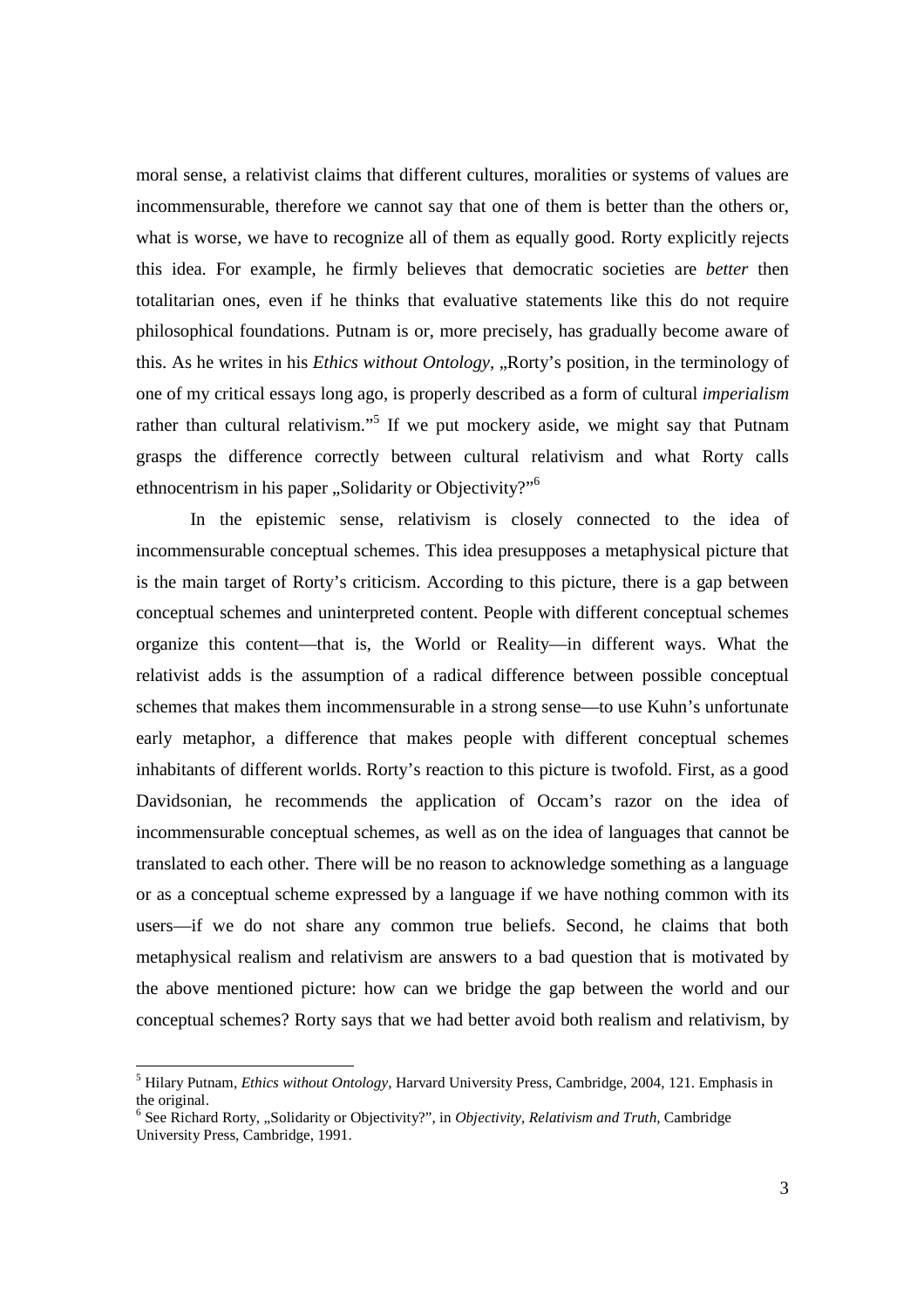rejecting the theoretical assumption of a sharp contrast between the world and mind or language, and getting rid of the vacuous notion of the World or Reality as uninterpreted content.<sup>7</sup>

 If there are good reasons to think that Rorty's position is not only different from, but even opposed to relativism in this narrow, philosophical sense, then why does Putnam still insist that he is a relativist? Here enters the question of the Ordinary. In his recent writings Putnam is also looking for a *via media* between metaphysical realism and relativism. After leaving his former theory called "internal realism" behind, in *The Threefold Cord* he argues for a so-called naïve realism which has philosophical precursors such as William James's *Radical Empiricism* and John Austin's *Sense and Sensibilia*. The aim of the first part of this book is to deplore both metaphysical realism and relativism by returning to our ordinary, commonsensical picture of the world. As Putnam writes, "If, as I believe, there is a way to do justice to our sense that knowledge claims are responsible to reality without recoiling into metaphysical phantasy, then it is important that we find that way. For there is, God knows, irresponsibility enough in the world".<sup>8</sup> I will focus on two ideas appearing in this quotation: on doing justice to our common sense, and on the notion of irresponsibility.

 When Putnam claims that we can avoid both metaphysical realism and relativism only if we do justice to our commonsensical picture of the world, he occupies a position which is very close to that he attributes to Stanley Cavell, the *par excellence* American philosopher of the Ordinary. According to Putnam's interpretation, Cavell claims that skepticism and metaphysical realism have common theoretical roots, because both the skeptic and its realist opponents deny the priority or even the reality of the everyday world.<sup>9</sup> From this perspective it seems that the main problem with Rorty's philosophy is not that it is being relativistic in the received sense, but that it commits the same mistake as skepticism and metaphysical realism—it questions our commonsensical picture of the world. And in Rorty's case it is worse than a mere philosophical mistake. Putnam thinks

<sup>&</sup>lt;sup>7</sup> See Richard Rorty, "The World Well Lost", in *Consequences of Pragmatism*, University of Minnesota Press, Minneapolis, 1981.

<sup>8</sup> Hilary Putnam, *The Threefold Cord: Mind, Body and World,* Columbia University Press, New York, 1999, 4.

<sup>&</sup>lt;sup>9</sup> See Hilary Putnam, "An Introduction to Cavell", in T. Cohen – P. Guier – H. Putnam (eds.), *Pursuits of Reason: Essays in Honor of Stanley Cavell,* Texas Tech. University Press, Lubbuck, 1990.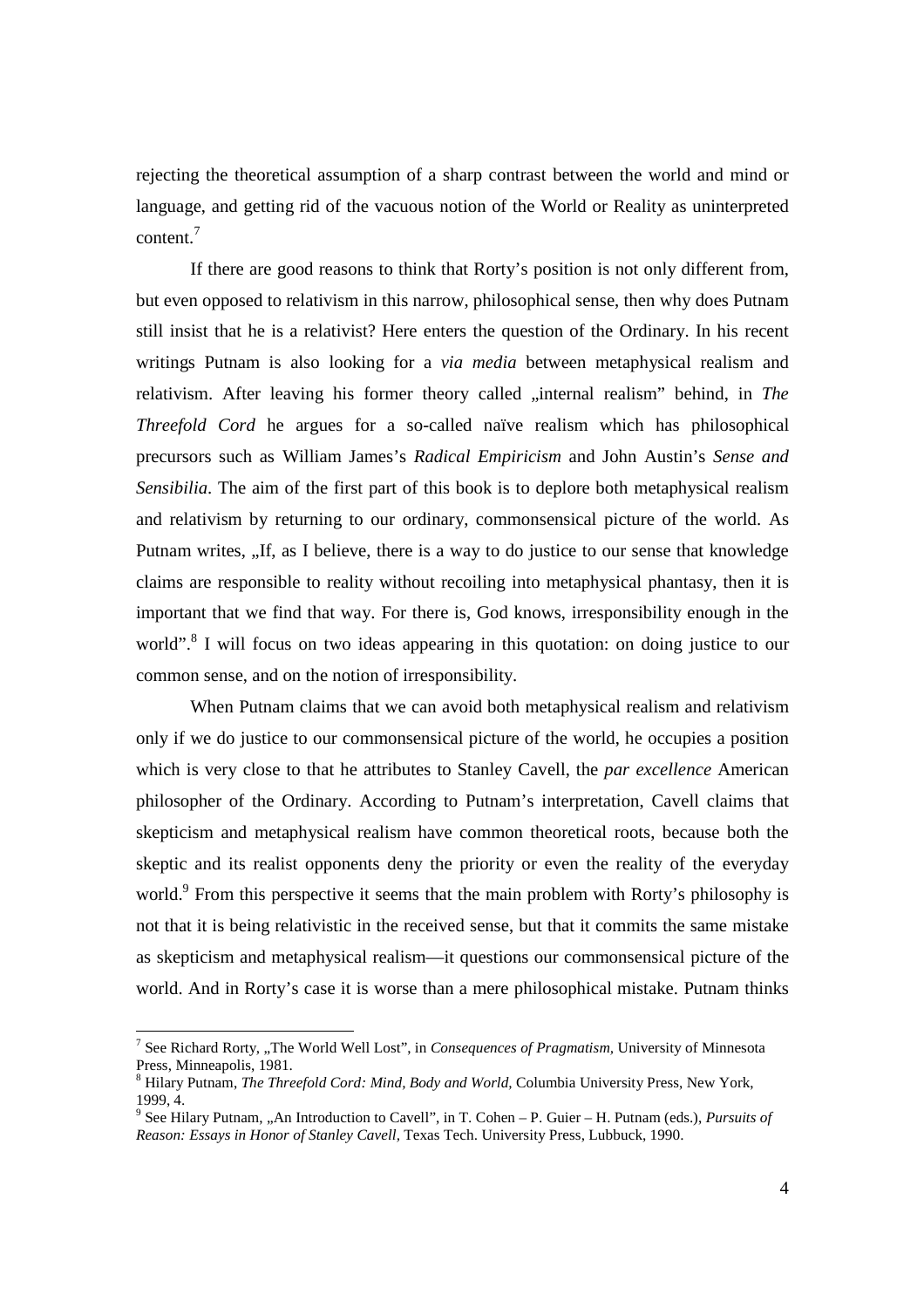that by getting rid of the concept of the World or Reality Rorty throws out the baby with the bathwater: he gives up the whole notion of answerability*,* that is, our ordinary conviction that in a certain way we are responsible to reality. That is why Putnam charges Rorty with irresponsibility; according to him, Rorty regards any kind of discourse as a free play that is not constrained by reality in any sense.

 Rorty's response to this charge would be that he was not questioning answerability as such, only the idea that we are answerable to a language-independent reality. According to him, we are answerable only to fellow human beings. If once we have given up the scheme-content disinction, then we will not need to ask the question "how does language hook onto the world" anymore. Thus, for Rorty, returning to the Ordinary—to our ordinary picture of the world—seems to be a very suspicious philosophical move. As he writes in the volume *Rorty and His Critics*, responding to Putnam's paper: "Putnam's recent alliance with Stanley Cavell, Cora Diamond and James Conant—his emphasis on the Ordinary and on the need to avoid putting forward theses in philosophy—seems to me an unfortunate throwback to pre-Hegelian attempts to find something ahistorical to which philosophers may pledge allegiance. The Ordinary strikes me as just the latest disgiuse of the *ontos on.*" 10

 So if we examine the Rorty-Putnam debate in the light of the question of the Ordinary which is posed by the recent writings of Putnam, we will see the standpoints of the two parties as follows. On the one hand, Putnam claims that Rorty puts forward a theory that questions the everyday picture of the world and therefore proves to be counter-intuitive and, in the worst case, intellectually irresponsible. On the other hand, Rorty claims that Putnam, in spite of his pragmatist convictions, makes a reactionary move and steps back to something that seems to be another theory of the "really real". However, I still feel the same as those who ask where do the two philosophers disagree. Because if my former interpretation is correct, then we might say that the main reason of the disagreement is that both Rorty and Putnam attributes too much to his opponent namely, a theory that is actually not held by him in a strict form. I will try to show why do I think this in both cases.

<u>.</u>

<sup>&</sup>lt;sup>10</sup> Richard Rorty, "Response to Hilary Putnam", in Robert Brandom (ed.), *Rorty and His Critics*, Blackwell Publishers, Oxford, 2000, 90.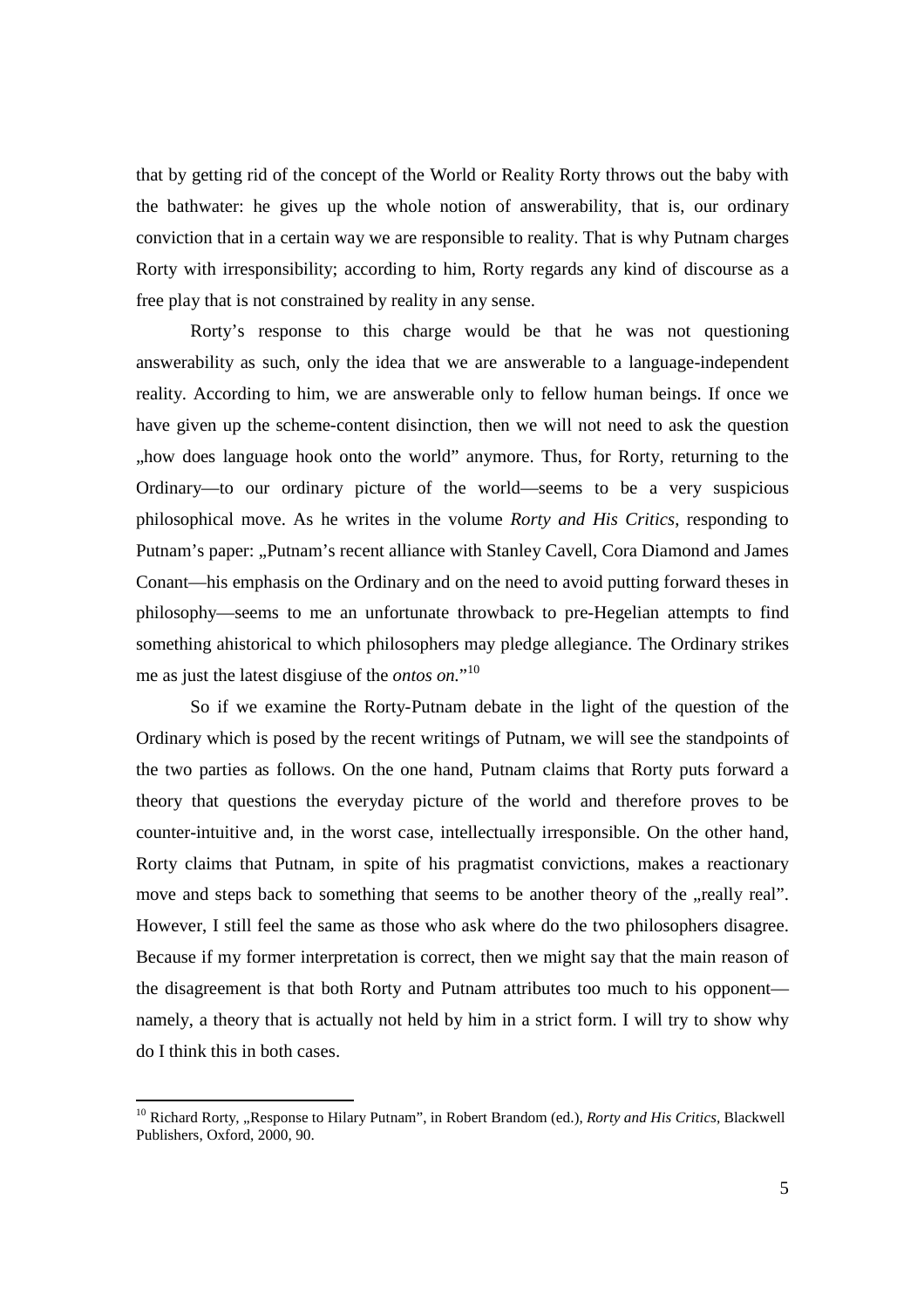Not only Putnam, but several other critics assume that Rorty occupies an extremist position. However, there are textual evidences against this. Rorty does not think as Derrida does—if he does—that "there is nothing outside the text".<sup>11</sup> He only rejects the sharp contrast between language and the world as a successor notion of the sharp contrast between subject and object established by the epistemological tradition of philosophy. Although Rorty is often carried away by his own rethoric, for him "the loss of the world" does not mean that there is no world in the everyday sense and there are no things independent from us and our linguistic practices. As he writes, "If one accepts the Davidson-Stroud position, then »the world« will just be the stars, the people, the tables and the grass—all those things which nobody except the occasional »scientific realist« philosopher thinks might not exist."<sup>12</sup> His seemingly one-sided picture that puts linguistic practices in the first place is not a straightforward theory but only a rethorical critique of the very need for a theory of the language-world connection. And since this picture serves exclusively philosophical purposes, it does not affect the ways in which the common man thinks and talks about the world.

 Rorty's pragmatism not only affirms but in certain cases even defends our everyday use of language. To see this it is worth comparing his views on mental vocabulary with that of Paul Churchland. Churchland thinks that our common way of attributing beliefs and desires to each other— $,$  folk psychology", as he refers to it—is founded on a false theory because there are no such things as beliefs and desires. Even in his early eliminativist period, Rorty did not accept this view. He tought that there *are*  beliefs and desires as long as we attribute them to each other. Later, under the influence of Davidson, he has adopted a non-reductive physicalism that accepts not only the coexistence of mental and physical descriptions of the same events, but also the fact that mental descriptions are—and perhaps always will be—much more useful for ordinary purposes.<sup>13</sup> For Rorty, folk psychology is not a bad theory but a good practice. Another example could be the concept of truth. While many critics think that Rorty has an excentric theory on truth, he simply claims that "truth is not the sort of thing one should

<sup>&</sup>lt;sup>11</sup> See Richard Rorty, "Nineteenth-Century Idealism and Twentieth-Century Textualism", in Consequences *of Pragmatism,* University of Minnesota Press, Minneapolis, 1981.

Richard Rorty, "The World Well Lost", 14.

<sup>&</sup>lt;sup>13</sup> See Richard Rorty, "Non-Reductive Physicalism", in *Objectivity, Relativism and Truth*, Cambridge University Press, Cambridge, 1991.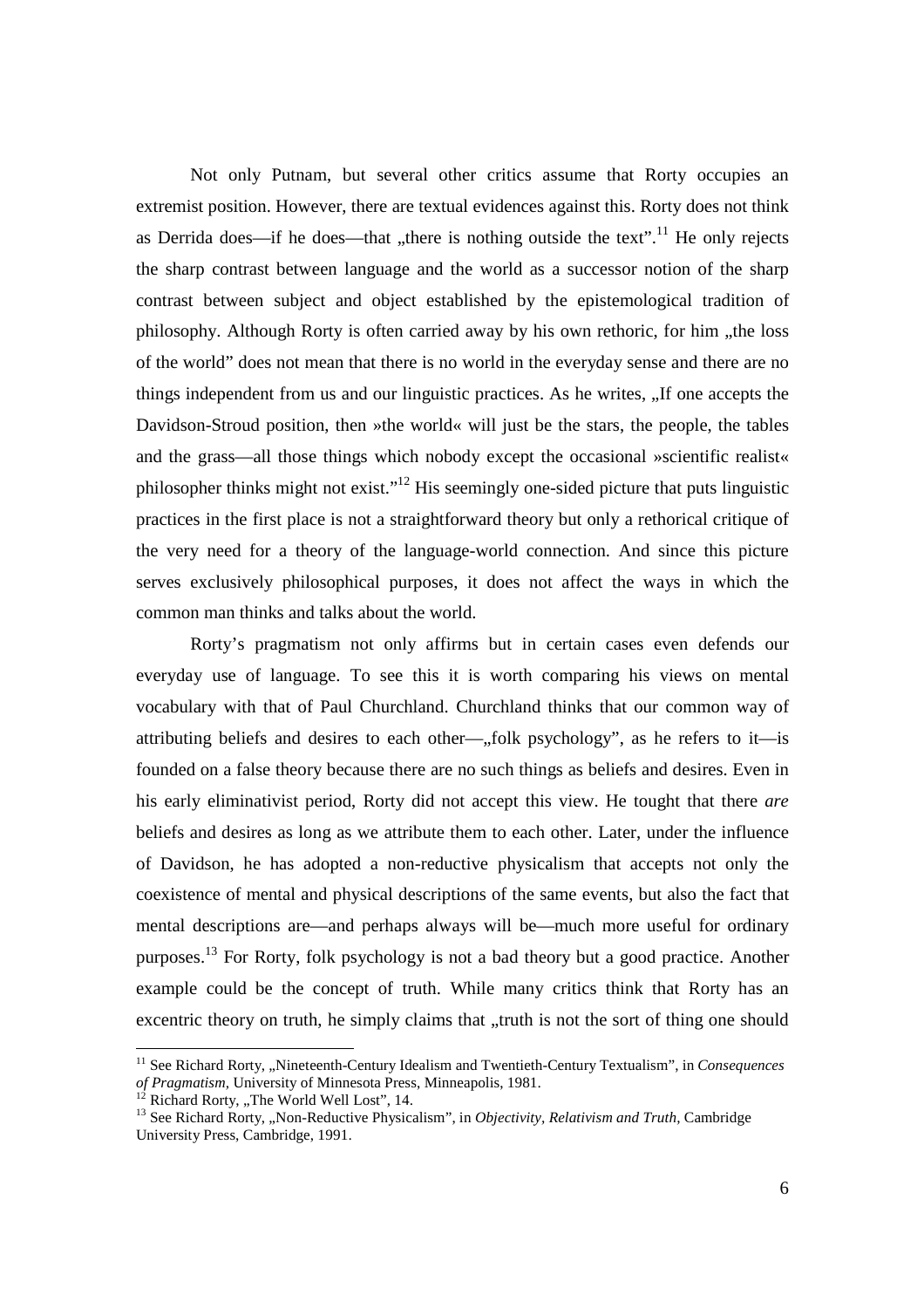have to expect to have a philosophically interesting theory about."<sup>14</sup> It means that Rorty neither denies truth, nor attempts to define it in any unusual way. He rather claims that all we have to know about truth is simply the ordinary use of the word "true".

 I think that Rorty does not question our commonsensical picture of the world because what he questions are theories, and the commonsensical picture is not a theory. However, if we defend Rorty in this way—and I am sure that it is not an un-Rortian way—then we have to accept the same in Putnam's case, too. I think when Putnam urges a return to the Ordinary, he looks for a pretheoretical or antitheoretical stance, rather than a theory of the "really real" as Rorty assumes. To put it another way: Putnam's naïve realism is actually not a kind of realism in the sense that it is not a theory of the underlying common features of the stars, the people, the tables, the grass and so on. Putnam, just as Rorty, differentiates between reality as the sum of ordinary things and Reality as a "superthing". He is aware to "the common philosophical error of supposing that the term *reality* must refer to a single superthing instead of looking at the way in which we endlessly renegotiate—and are *forced* to renegotiate—our notion of reality as our language and our life develop."<sup>15</sup> Given this difference, it seems to me just a matter of detail whether we say with Rorty that there is no need for the concept of the World or Reality for philosophical purposes at all; or we say with Putnam that we had better use these concepts in a commonsensical, rather than a philosophical way.

 Nevertheless, one might say that Putnam's naïve realism remains commited to a theory that seems to be "outdated" from Rorty's point of view, namely to the philosophical theory of perception. And in *The Threefold Cord* Putnam uses the concept of perception and experience frequently, indeed. However, what Putnam presents here is not a theory of perception but a critique of the classical sense-data theory of perception in order to do justice to our ordinary experience. Experience, of course, is still a suspicious concept for Rorty. According to him, we had better dissolve all philosophical talk about experience in talk about language and, following Sellars, treat perceptual reports simply as "language-entry transitions". But I have to say once again that in this case it seems to be a matter of detail. As I have mentioned before, Putnam's critique of

<sup>&</sup>lt;sup>14</sup> Richard Rorty, "Introduction: Pragmatism and Philosophy", in Consequences of Pragmatism, University of Minnesota Press, Minneapolis, 1981, xiii.

<sup>15</sup> Hilary Putnam, *The Threefold Cord,* 9.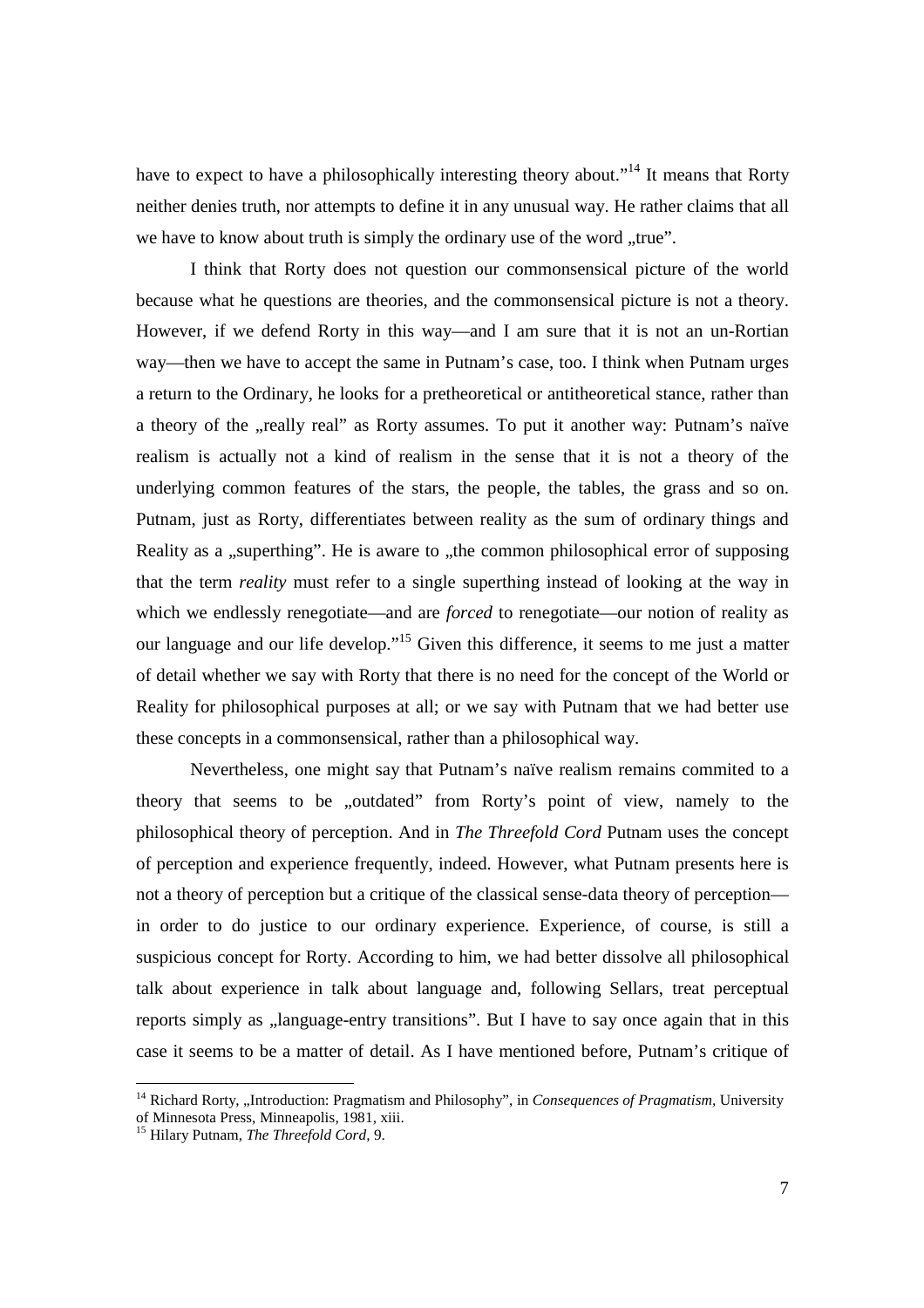classical theories of perception relies on Austin's *Sense and Sensibilia*, that is, a book which is concerned with linguistic expressions as "looks", "seems" or "appears", rather than experience as such. It shows that the question of ordinary experience can be dissolved in the question of ordinary reports about such experience and thus, more generally, in the question of ordinary language. Which means that Putnam's attempt to return to the Ordinary is not necessarily a return to a "pre-linguistic turn" form of pragmatism.

 That is why I think, despite Putnam's and Rorty's understanding of their own debate, that the main differences between their positions concerning the Ordinary do not reflect an irreconcilable theoretical antagonism. Rorty is not commited to a theory that questions our everyday picture of the world, while Putnam's defence of this picture is not an attempt to find a new theory of the "really real". However, it does not mean that these differences are merely verbal. I think that Putnam's and Rorty's different relations to the question of the Ordinary or, more precisely, the fact that they attribute considerably different importance to this question reflects not a doctrinal but another kind of philosophical disagreement—namely, different conceptions of the nature and task of philosophy itself.

 While Putnam thinks that the Ordinary is an important philosophical topic, Rorty thinks that it is unimportant or, at least, uninteresting. One might say, what Rorty is concerned with is not the Ordinary but the Extraordinary. He is not interested in ordinary ways of speaking but in new ways of speaking; his aim is to emphasize the innovative character of language and the transformative potential of new vocabularies. And this affects inevitably his conception of philosophy, too. According to Rorty, good philosophy also plays a transformative role, since it provides a new understanding of ourselves as human beings. This picture of philosophy is more ambitious than the picture that Hilary Putnam shares with Ruth Anna Putnam, and which she formulates as follows: "taking pragmatism seriously means to me: to try to philosophize in ways that are relevant to the real problems of real human beings."<sup>16</sup> The difference between these pictures is exemplified well by the different reasons why do the two philosophers think that we had

<sup>&</sup>lt;sup>16</sup> Ruth Anna Putnam, "Taking Pragmatism Seriously", in Hilary Putnam, *Pragmatism and Realism*, edited by James Conant and Urszula Żegleń, Routledge, New York, 2002, 11. See also Hilary Putnam's response in the same volume.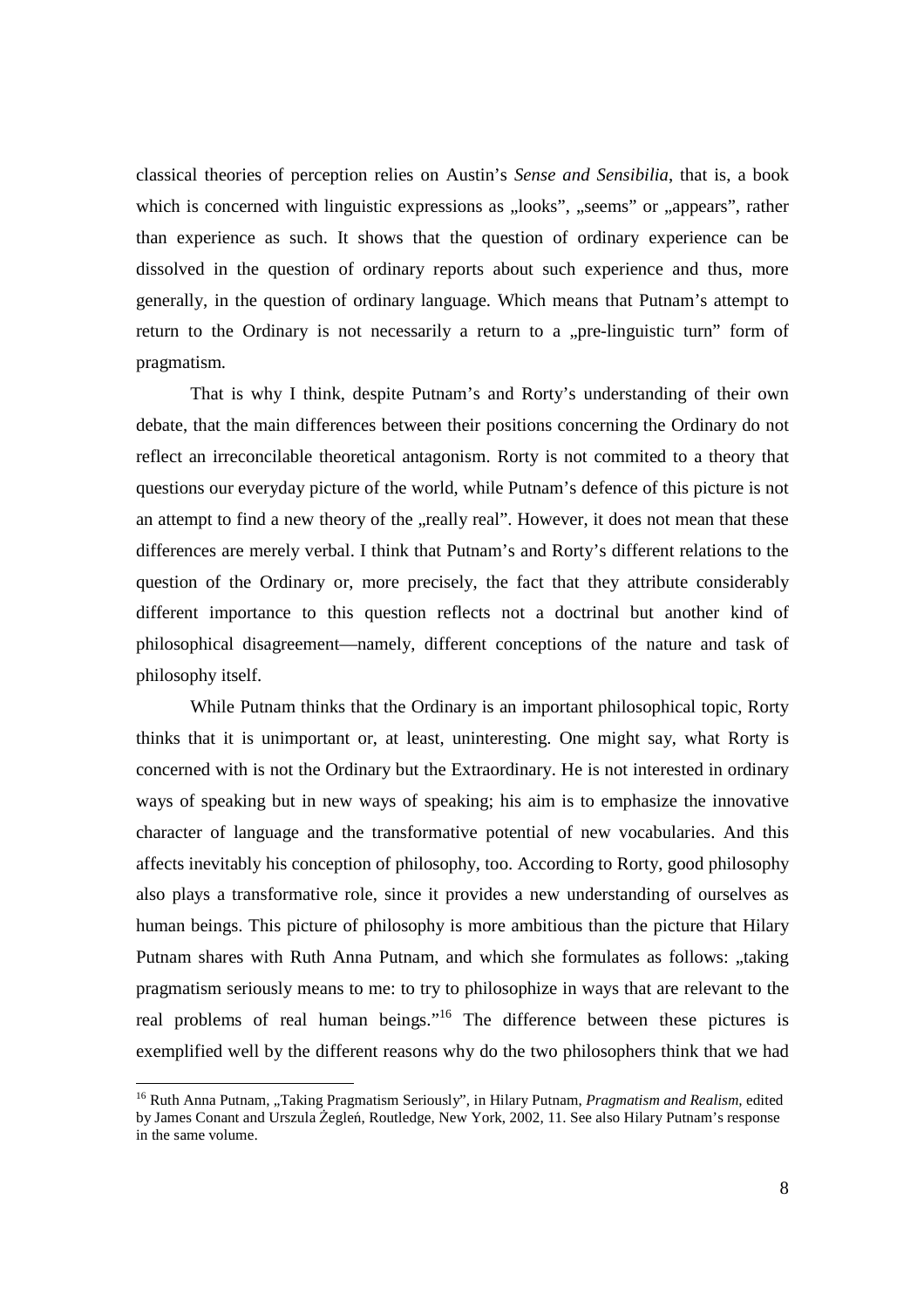better put many received problems of philosophy aside. According to Putnam, most of these problems are not "real" problems of "real" human beings because, as the problem of the external world or other minds, they originate in doubts which seem to be simply unjustified in the light of our everyday practice. In contrast, Rorty thinks that the question is not whether these problems are "real" ones; the question is whether they are productive ones which are able to open new horizons to us. And according to Rorty, the received problems of philosophy became hopelessly unproductive in this sense.

 We will see it more clearly how differently do Rorty and Putnam think about the nature of philosophical problems, if we turn to an early and a later text by Rorty which are partially concerned with ordinary language philosophy. One of them is Rorty's introduction to the volume *The Linguistic Turn,* and the other one is his essay "Wittgenstein and the Linguistic Turn".<sup>17</sup> In both writings Rorty argues that philosophers of ordinary language or, following the terminology of the latter essay, "therapeutic Wittgensteinians" see philosophical problems in an ahistorical way. According to them, philosophical problems are the products of the misuse of language or conceptual confusion, and thus they will emerge again and again. From this perspective philosophy seems to be a constant battle against the same problems or, to use another metaphor, a neverending cure of a disease that is an inevitable feature of the human condition. I think its fair to classify Putnam in this therapeutic camp. Rorty contrasts this view with that of historicist philosophers, who see all philosophical problems as products of specific historical contexts which could be replaced with another problems in new contexts. The most important representatives of this historicist camp are those thinkers who were successful in the substitution of old philosophical problems with new ones.

 Thus, regarding Putnam's and Rorty's relation to the Ordinary, we can differentiate between a therapeutic and a transformative approach to philosophy. The therapeutic approach attempts to do justice to common sense by dissolving philosophical problems which seem to undermine it, while the transformative approach is indifferent to common sense, and pictures philosophy as a constantly self-renewing activity. Here and now I do not want to judge which one is more adequate or more promising than the other.

<sup>&</sup>lt;sup>17</sup> See Richard Rorty, "Metaphilosophical Difficulties of Linguistic Philosophy", in Richard Rorty (ed.), *The Linguistic Turn, University of Chicago Press, Chicago, 1967, and "Wittgenstein and the Linguistic* Turn", in *Philosophy as Cultural Politics,* Cambridge University Press, Cambridge, 2007.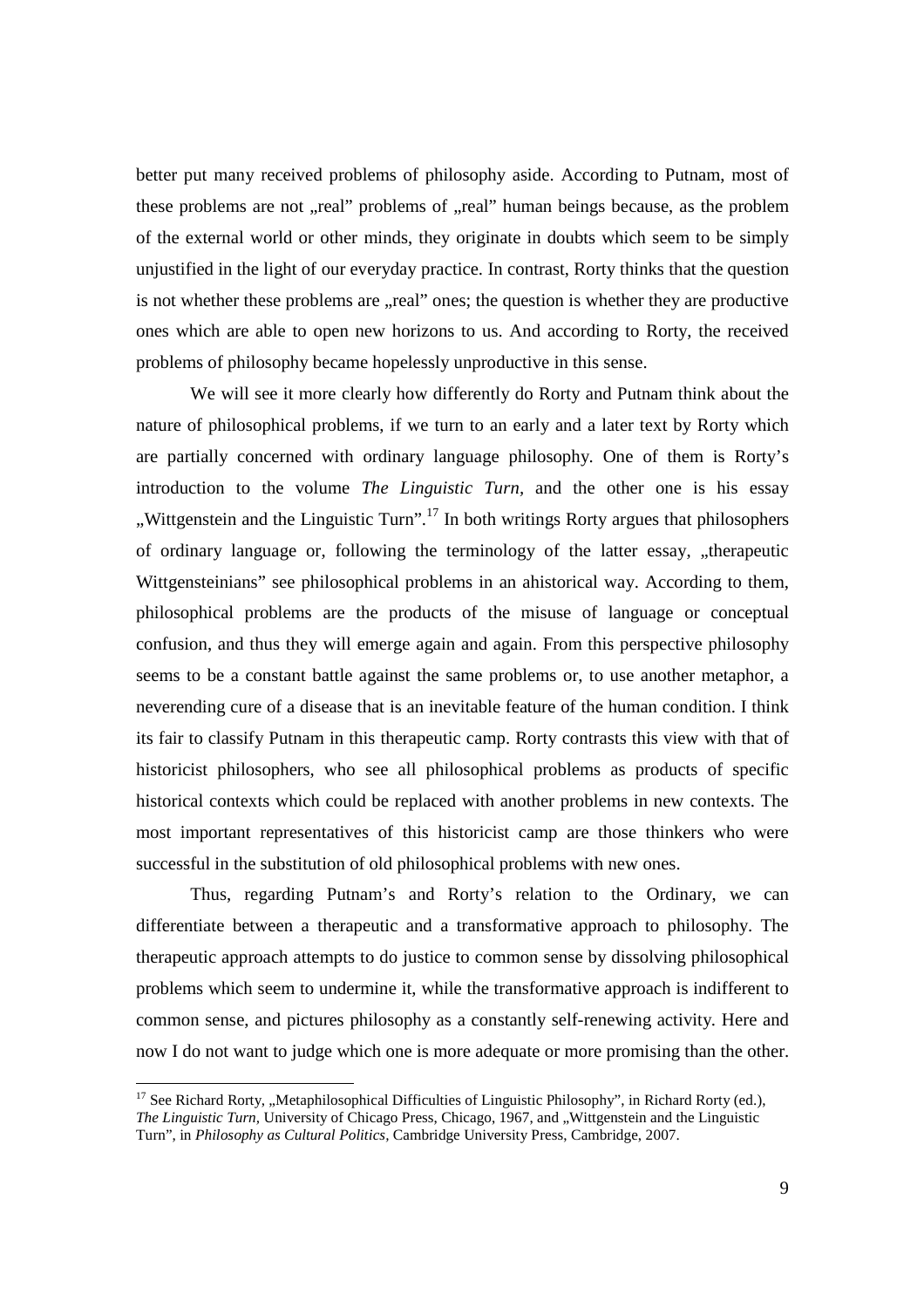However, I have to remark that the two approaches are not necessarily as irreconcilable as the Rorty-Putnam debate suggests. To see this, it is worth referring to Rorty's and Putnam's different interpretations of the classical pragmatists. Rorty provides a "transformative" reading of James and Dewey—following James, he even compares the significance of pragmatism to that of the Protestant Reformation—while Putnam provides a "therapeutic" reading which regards them as naïve realists. The reason for such divergent interpretations might be that classical pragmatism has both the therapeutic and the transformative vein. The question is, whether this fact shows that there is an inherent tension within classical pragmatism or rather that the reconciliaton of Putnam's and Rorty's approaches to philosophy is far from being impossible.

 One might say that the main obstacle in the way of an attempt to reconcile these two approaches would be the question of historicism. Granted, philosophers of the Ordinary often oppose historicism, but I think it would be a mistake to ignore what might be called the deep historicity of the Ordinary. Although many philosophers treat it an ahistorical way, ordinary language itself is a historical phenomenon that changes from time to time. Perhaps we might say the same about the commonsensical picture of the world. Let me quote William James who wrote the following about common sense: ", when we look back, and speculate as to how the common-sense categories may have achieved their wonderful supremacy, no reason appears why it may not have been by a process just like that by which the conceptions due to Democritus, Berkeley, or Darwin, achieved their similar triumphs in more recent times. In other words, they may have been successfully *discovered* by prehistoric geniuses whose names the night of antiquity has covered up; they may have been verified by the immediate facts of experience which they first fitted; and then from fact to fact and from man to man they may have *spread,* until all language rested on them and we are now incapable of thinking naturally in any other terms."<sup>18</sup> James points out that our commonsensical truths can change or evolve from time to time, even if this process is neither a fast, nor an easy one. Perhaps pragmatism can show us how to think about the Ordinary in historicist terms, without denying its priority or reality. But this could be the topic of another essay.

<u>.</u>

<sup>&</sup>lt;sup>18</sup> William James, *Pragmatism*, Dover Publications, Mineola, 1995 [1907], 70. Emphasis in the original.